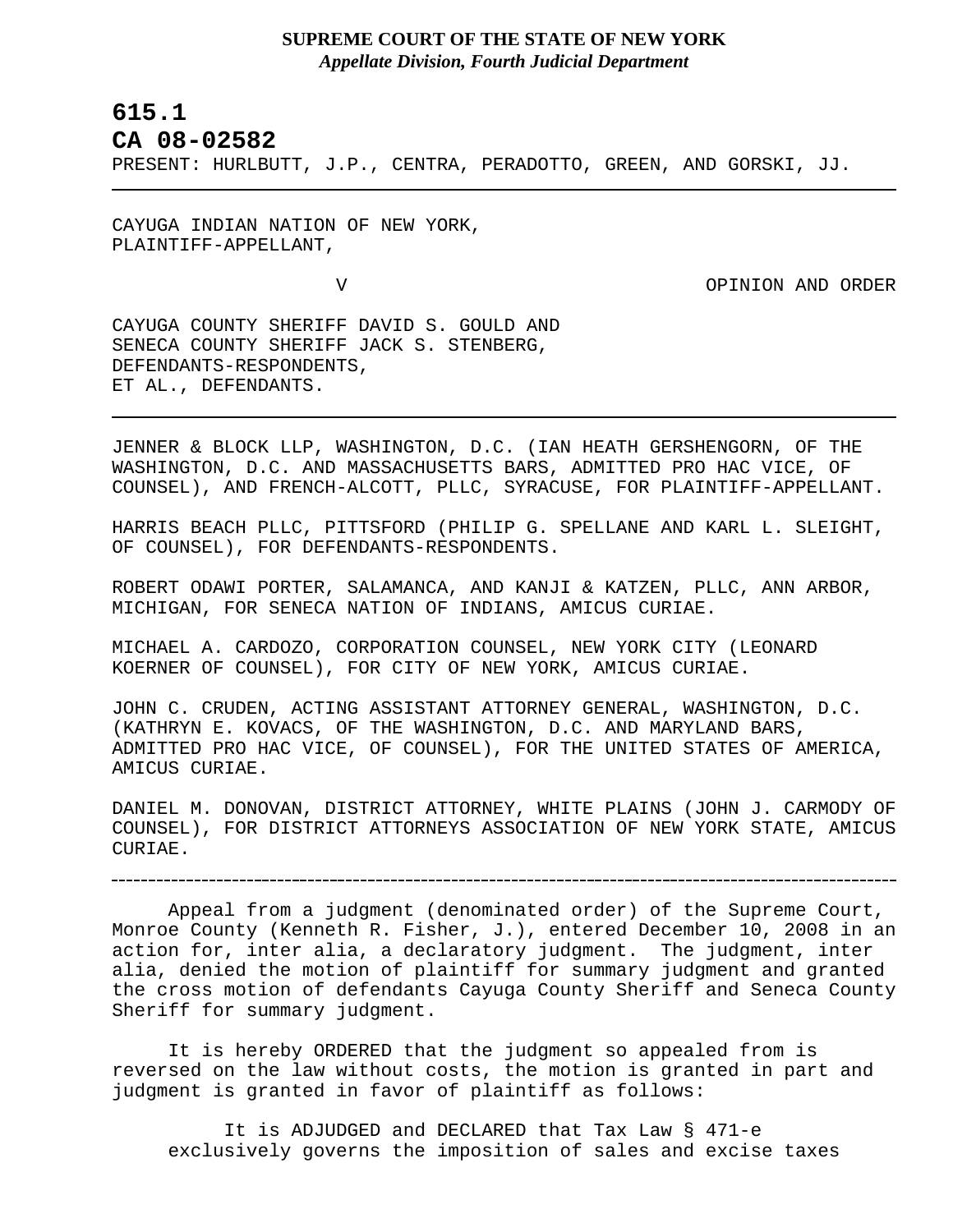on cigarettes sold on a qualified reservation as that term is defined in Tax Law § 470 (16) (a), and

It is further ADJUDGED and DECLARED that plaintiff's two stores in question are located within a qualified reservation as that term is defined in Tax Law § 470 (16) (a),

and the cross motion is denied and the declarations are vacated.

Opinion by HURLBUTT, J.P.:

This appeal presents two primary substantive issues for our consideration. First, we must determine whether Tax Law § 471-e (as amended by L 2005, ch 61, part K, § 2; ch 63, part A, § 4) provides the exclusive means by which to tax cigarette sales on an Indian reservation to non-Indians or to Indians who are not members of that nation or tribe where the reservation is located (hereafter, nonmember Indians), or whether Tax Law § 471 provides an independent basis for imposing a tax on such sales. Second, we must determine whether plaintiff's two convenience stores are located within a " '[q]ualified reservation' " as that term is defined in Tax Law § 470 (16) (a) (as amended by L 2005, ch 61, part K,  $\S$  1). We agree with plaintiff with respect to both issues, i.e., that section 471-e is the exclusive means for taxing such cigarette sales and that plaintiff's two stores are located within a qualified reservation. We therefore conclude that the judgment of Supreme Court (*Cayuga Indian Nation of N.Y. v Gould,* 21 Misc 3d 1142[A], 2008 NY Slip Op 52478[U]) should be reversed.

#### **Factual Background**

In 2003 plaintiff purchased property on the open market in Union Springs, Cayuga County and in Seneca Falls, Seneca County and has been operating a convenience store on the property in each county. It is undisputed that plaintiff sells from both stores unstamped cigarettes, upon which New York State sales taxes have not been paid, to both its Indian and non-Indian customers (*see* Tax Law § 471 [1]; § 471-e [1]  $[a]$ ).

In May 2008 this Court determined in *Day Wholesale, Inc. v State of New York* (51 AD3d 383) that the amended version of Tax Law § 471-e was not "in effect" based on the failure of the Department of Taxation and Finance (Department) to take action to implement that statute by issuing necessary coupons. We wrote in *Day Wholesale* that section 471-e, entitled "Taxes imposed on qualified reservations," "embodie[d] the Legislature's most recent effort to collect taxes on cigarettes sold on Indian reservations" (*id.* at 384). Thereafter, law enforcement officials in Cayuga and Seneca Counties determined that plaintiff was selling unstamped cigarettes from non-reservation lands in violation of Tax Law § 471 and former § 1814. On November 25, 2008, a detective from the Cayuga County Sheriff's Office and an investigator from the Seneca County District Attorney's Office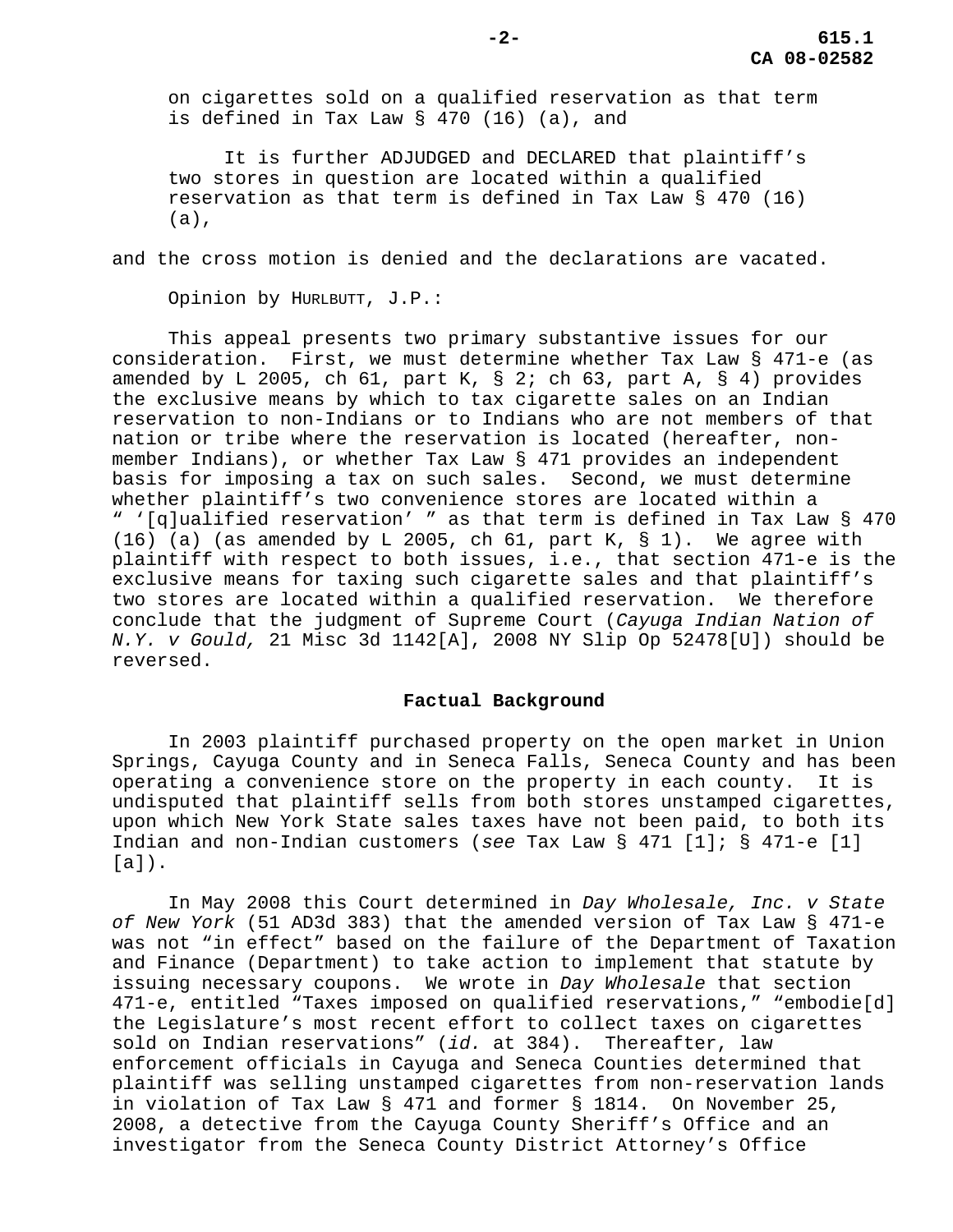obtained search warrants in Supreme Court in each county and, pursuant thereto, law enforcement officials seized various items of property, including large quantities of unstamped cigarettes, from both stores.

## **Procedural History**

On November 26, 2008, plaintiff commenced this action seeking, inter alia, the return of the property seized during the execution of the two search warrants and a declaration that plaintiff was not violating Tax Law §§ 471, 471-e, 473 or former § 1814 by selling unstamped cigarettes. The first cause of action seeks a declaration that, "because [section] 471-e is not in effect, [p]laintiff is under no obligation to pay or collect taxes on the cigarettes [it] sell[s]." The second cause of action alleges that, because Tax Law § 471-e is not in effect, the search warrants and subsequent seizure of property were illegal. The third cause of action seeks the return of a computer on the ground that it was outside the scope of the applicable search warrant. The fourth cause of action seeks, inter alia, a preliminary injunction enjoining defendants "from alleging that [p]laintiff and/or its employees have violated . . . Tax Law §§ 471, 471-e, 473, or [former §] 1814 . . . ."

On the same day that plaintiff commenced this action, plaintiff also moved by order to show cause for relief similar to that requested in the complaint. The Cayuga County Sheriff and the Seneca County Sheriff (defendants) cross-moved to dismiss the complaint against them on several grounds. In the alternative, defendants sought to convert their cross motion to one for summary judgment dismissing the complaint against them. Upon notice to the parties, Supreme Court, Monroe County, converted plaintiff's motion to one seeking summary judgment, and also converted defendants' cross motion to one for summary judgment. Although the court rejected defendants' contention that declaratory relief was not a remedy available to plaintiff, the court denied plaintiff's motion. The court granted judgment declaring, inter alia, that Tax Law § 471-e did not "exclusively govern the imposition of sales and excise taxes on cigarettes" sold from the two stores and determined that the two stores in question are not located on qualified reservations. The court also "declared" that this Court's decision in *Day Wholesale* did not invalidate prosecutions under section 471 and former section 1814 (*Cayuga Indian Nation of N.Y.*, 2008 NY Slip Op 52478[U], at \*17). Although we agree with the court that plaintiff properly sought declaratory relief, we disagree with the court's remaining conclusions. Instead, we conclude that section 471-e is the exclusive statute governing the imposition of sales and excise taxes on cigarettes sold on reservations. We further conclude that both stores are located within a qualified reservation, as that term is defined in section 470 (16) (a).

## **Availability of Declaratory Relief**

As a preliminary matter, we note that defendants and amicus District Attorneys Association of New York State contend that a declaratory judgment action cannot be maintained by a party against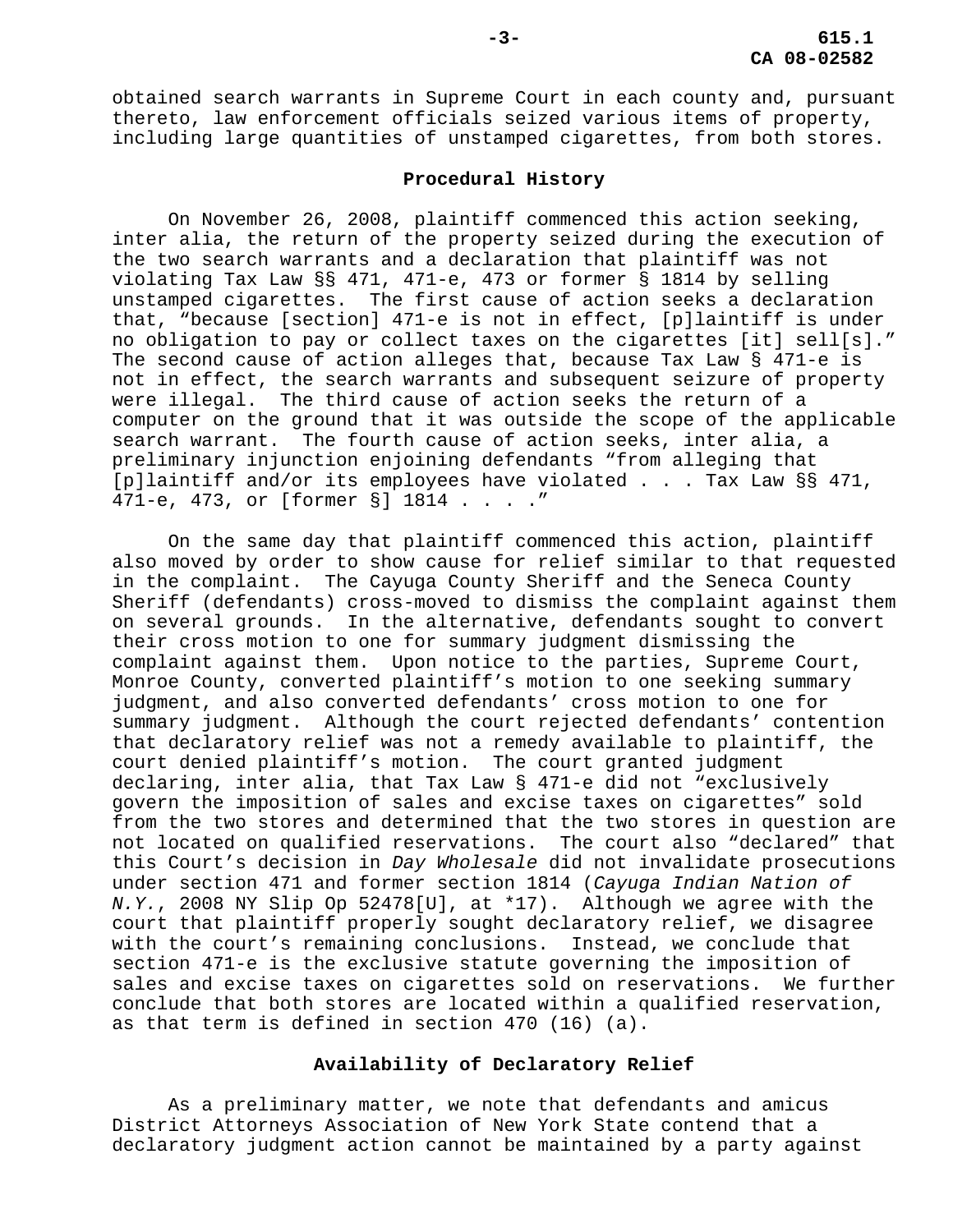whom a criminal proceeding is pending, relying primarily on *Kelly's Rental v City of New York* (44 NY2d 700) and *Matter of Morgenthau v Erlbaum* (59 NY2d 143, *cert denied* 464 US 993). We reject that contention. Although courts of equity "will *not* ordinarily intervene to enjoin the enforcement of the law by prosecuting officials" (*Reed v Littleton*, 275 NY 150, 153), a declaratory judgment action is available "in cases where a constitutional question is involved or the legality or meaning of a statute is in question and no question of fact is involved" (*Dun & Bradstreet, Inc. v City of New York*, 276 NY 198, 206; *see Cooper v Town of Islip*, 56 AD3d 511, 512; *Ulster Home Care v Vacco*, 255 AD2d 73, 76-77).

In this case, plaintiff commenced the action the day after the search warrants were executed but before a "criminal action" was commenced against it by the filing of an accusatory instrument (CPL 1.20 [17]). Plaintiff sought a declaration concerning its criminal liability pursuant to Tax Law §§ 471, 471-e, 473 and former § 1814, and no factual issues are in dispute. The reliance by defendants and amicus on *Kelly's Rental* for the proposition that a party cannot bring a declaratory judgment if a "[c]riminal proceeding" (CPL 1.20 [18]) is pending against that party is misplaced. Although in *Kelly's Rental* the Court of Appeals uses the term "criminal proceeding" instead of "criminal action," a criminal action had been commenced in that case when the declaratory judgment action was brought (*id.* at 702; *see Matter of Beneke v Town of Santa Clara*, 9 AD3d 820, 820-821). Thus, under the facts of *Kelly's Rental*, plaintiff was not precluded from bringing this action inasmuch as a criminal action against it had not yet been commenced.

The reliance by defendants and amicus on *Morgenthau* for the proposition that only the People may commence a declaratory judgment action in this context is also misplaced (*see id.* at 152). In that case, the Court of Appeals stated that only the People could challenge an interlocutory ruling of a criminal court in the defendant's favor, noting that a defendant "always has available a right to appeal" (*id.*). The declaratory judgment action in *Morgenthau*, however, was commenced during the pendency of a criminal action, rather than prior to its commencement (*see id.* at 146). Thus, we conclude that the court properly determined that it could entertain this action insofar as it involved the "application of certain statutes to plaintiff's undisputed conduct" and not "collateral review of the validity of the search warrants or the manner of [their] execution" (*Cayuga Indian Nation of N.Y.*, 2008 NY Slip Op 52478[U], at \*4; *see generally New York Foreign Trade Zone Operators, Inc. v State Liq. Auth.*, 285 NY 272, 276-278; *Dun & Bradstreet*, 276 NY at 206; *Bunis v Conway*, 17 AD2d 207, 208-209, *lv dismissed* 12 NY2d 645, 882).

#### **Legislative and Executive History**

Section 471 (1) of the Tax Law provides in relevant part that "[t]here is hereby imposed and shall be paid a tax on all cigarettes possessed in the state by any person for sale, except that no tax shall be imposed on cigarettes sold under such circumstances that this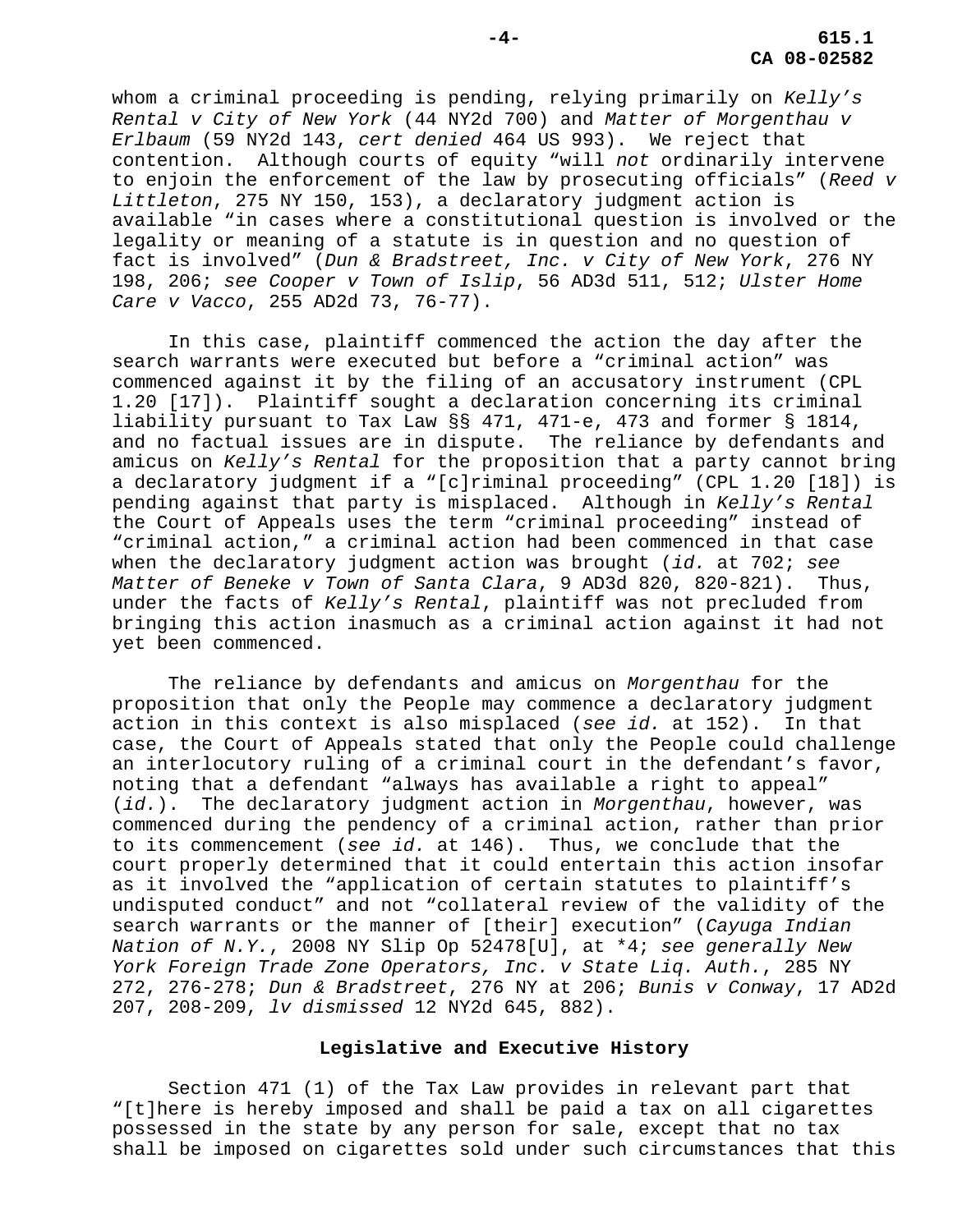state is without power to impose such tax . . . ." It is well settled that a state is without power to tax cigarettes to be consumed on reservations by tribal members but has the power to tax on-reservation sales to non-Indians and non-member Indians (*see generally Oklahoma Tax Commn. v Citizen Band Potawatomi Indian Tribe of Okla.*, 498 US 505, 512-513; *Washington v Confederated Tribes of Colville Reservation*, 447 US 134, 151, 160-161, *reh denied* 448 US 911; *Moe v Confederated Salish & Kootenai Tribes of Flathead Reservation*, 425 US 463, 481-483).

Prior to 2003, this State's attempts to collect the tax on cigarette sales to non-Indians were based solely on regulations promulgated by the Department (*see e.g.* 20 NYCRR former 336.6, 336.7). 20 NYCRR former 336.6 (b) (3) defined qualified reservation as "the following reservations of the exempt Indian nations or tribes: Allegany Indian reservation, Cattaraugus Indian reservation, Oil Spring Indian reservation, Oneida Indian territory, Onondaga Indian reservation, Poospatuck Indian reservation, St. Regis Mohawk (Akwesasne) Indian reservation, Shinnecock Indian reservation, Tonawanda Indian reservation and Tuscarora Indian reservation." Under that definition, plaintiff's stores are not located on property that constituted a qualified reservation. Effective April 29, 1998, however, those regulations were repealed, based in part on enforcement difficulties faced by the Department (*see* NY Reg, Apr. 29, 1998, at 22-24), and the Department adopted a policy of forbearance, pursuant to which it suspended all attempts to collect the tax on reservation sales of cigarettes (*see generally Matter of New York Assn. of Convenience Stores v Urbach*, 92 NY2d 204, 213-215).

Soon after the repeal of the aforementioned regulations, litigation initiated by non-Indian convenience store owners resulted in the determination that the Department had a rational basis for refusing to enforce the regulations and could not be compelled to do so (*see Matter of New York Assn. of Convenience Stores v Urbach*, 275 AD2d 520, 522-523, *appeal dismissed* 95 NY2d 931, *lv denied* 96 NY2d 717, *cert denied* 534 US 1056). Thereafter, in June 2001, the United States District Court for the Northern District of New York held in *Oneida Indian Nation of N.Y. v City of Sherrill*, *N.Y.* (145 F Supp 2d 226) that various properties that had been acquired by the Oneida Nation of New York (OIN) on the open market were not taxable by the City of Sherrill and the counties in which they were located based on the doctrine of sovereign immunity (*see id.* at 253-254). Although the District Court's judgment was affirmed by the Second Circuit Court of Appeals and ultimately reversed by the United States Supreme Court (*id.*, *affd* 337 F3d 139, *revd* 544 US 197, *reh denied* 544 US 1057), we note that the District Court found "no evidence of any congressional act that disestablished the [OIN] Reservation" between the 1794 Treaty of Canandaigua, which confirmed and guaranteed the Reservation, and the present day (*id.* at 254). On May 15, 2003, while the appeal from the District Court's judgment was pending before the Second Circuit, the Legislature overrode the Governor's veto to pass chapter 62 of the Laws of 2003. Chapter 62, part T3, section 4 (as amended by L 2003, ch 63, part  $Z$ , § 4) created Tax Law former § 471-e, entitled "Taxes imposed on native American nation or tribe lands," provided that the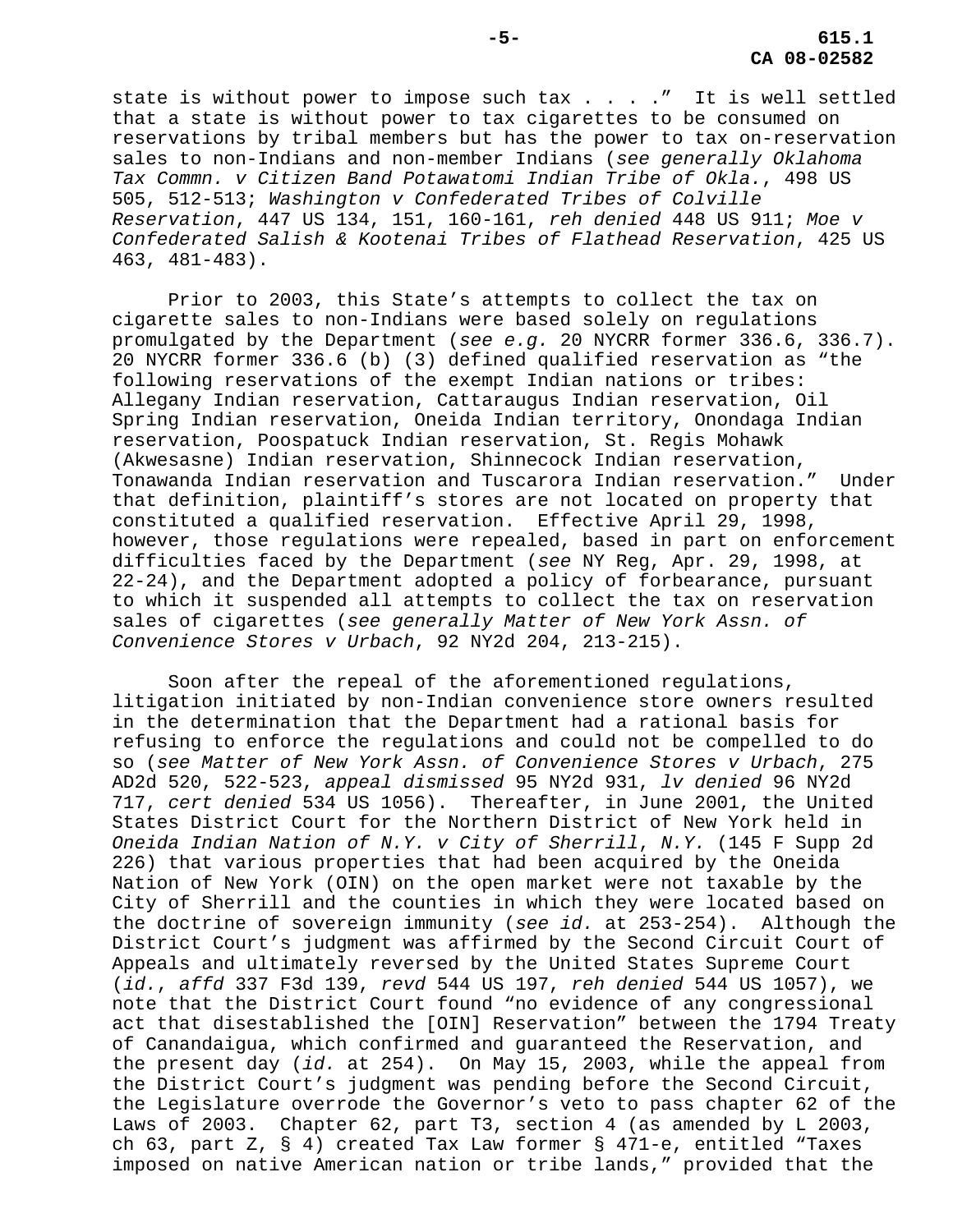Department was directed to "promulgate rules and regulations necessary to implement the collection of sales and use taxes on . . . cigarettes" where a non-Native American purchases such cigarettes "on or originating from native American nation or tribe land" (former § 471-e).

As noted, the Second Circuit thereafter affirmed the District Court's judgment in OIN's favor, holding that the OIN's aboriginal reservation was not disestablished by the 1838 Treaty of Buffalo Creek and that, because the OIN's properties in the City of Sherrill that were purchased on the open market "are located within that reservation . . . Sherrill can neither tax the land nor evict the [OIN]" (*Oneida Indian Nation of N.Y.*, 337 F3d at 167). Two months later, in September 2003, the Department proposed regulations in response to Tax Law former § 471-e (*see* NY Reg, Sep. 24, 2003, at 18-21). To the extent relevant here, those proposed regulations defined qualified reservation as it is currently defined in section 470 (16) (*see Proposal of Indian tax enforcement provisions,* http://www.tax.state.ny.us/rulemaker/proposals.htm#2003 [NY St Dept of Tax & Finance, September 10, 2003, at 5-6]).

On April 23, 2004, the District Court determined that plaintiff's original reservation of approximately 64,000 acres had not been disestablished and that plaintiff was not subject to local zoning regulation (*see Cayuga Indian Nation of N.Y. v Village of Union Springs*, 317 F Supp 2d 128, 143, 151).

In June 2004, the Legislature passed a bill that essentially tracked the language of the Department's proposed regulations, including the definition of qualified reservation and the current language of Tax Law § 471-e (*see* 2004 NY Senate Bill S6822-B). The bill's Senate sponsor noted that, despite the passage of former section 471-e in 2003, the Department had refused to implement a system to collect "non-Indian taxes" (Sponsor's Letter, Veto Jacket, 2004 Senate Bill S6822-B). The legislation was vetoed by the Governor (*see* Governor's Veto No. 265, Veto Jacket, 2004 Senate Bill S6822-B).

On March 27, 2005, the same proposed legislation, with minor amendments, came to the floor of the Senate and Assembly. On March 29, 2005, the United States Supreme Court issued its decision in *Oneida Indian Nation of N.Y.*, reversing the Second Circuit by holding that the OIN could not reassert sovereignty over lands that had been allocated to it in the 1794 Treaty of Canandaigua but that had been free of Indian ownership or control for 200 years (*see* 544 US at 202- 203). Two days later, on March 31, 2005, the Legislature passed chapter 61 of the Laws of 2005, amending, inter alia, Tax Law §§ 470 and 471-e. The Governor signed the bill into law on April 12, 2005 (*see* L 2005, ch 61).

On March 16, 2006, 15 days after coupons necessary to allow member Indians to purchase tax-free cigarettes were to be issued by the Department (*see generally* L 2005, ch 63, part A, § 4), the Department issued an advisory opinion stating that it was adhering to its policy of forbearance (*see* NY St Dept of Tax & Finance Advisory Op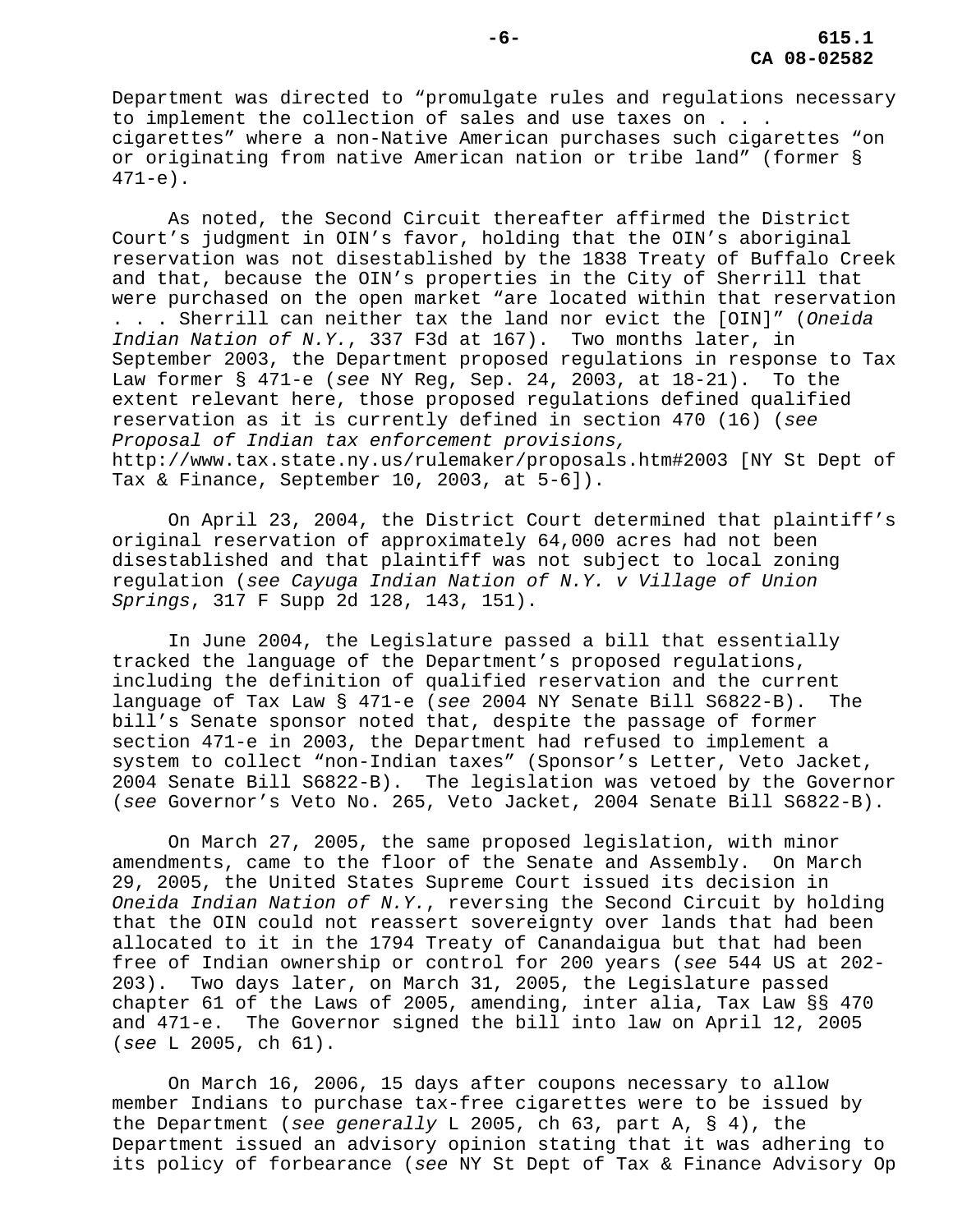No. TSB-A-06[2]M). On May 2, 2008, this Court issued its decision in *Day Wholesale* holding that Tax Law § 471-e was not in effect because the Department had not issued the necessary coupons (*see* 51 AD3d at 388-389).

> **Discussion I Section 471-e**

Our first task is to discern the intent of the Legislature in its enactment of chapter 61 of the Laws of 2005. As amended by that chapter, Tax Law § 471-e (1) (a) provides that,

> "[n]otwithstanding any provision of this article to the contrary  $[ . . . , ]$  Indians may purchase cigarettes for [their] own use or consumption exempt from cigarette tax on their nations' or tribes' qualified reservations. However, . . . Indians purchasing cigarettes off their reservations or on another nation's or tribe's reservation, and non-Indians making cigarette purchases on an Indian reservation shall not be exempt from paying the cigarette tax when purchasing cigarettes within this state. Accordingly, all cigarettes sold on an Indian reservation to non-members of the nation or tribe or to non-Indians shall be taxed, and evidence of such tax will be by means of an affixed cigarette tax stamp."

In resolving the parties' dispute concerning the meaning of Tax Law § 471-e, we are mindful that our function "is to ascertain and give effect to the intention of the Legislature" (McKinney's Cons Laws of NY, Book 1, Statutes § 92 [a]), and that "statutory text is the clearest indicator of legislative intent" (*Matter of DaimlerChrysler Corp. v Spitzer*, 7 NY3d 653, 660). Nevertheless, " 'inquiry must be made of the spirit and purpose of the legislation, which requires examination of the statutory context of the provision as well as its legislative history' " (*Mowczan v Bacon*, 92 NY2d 281, 285, quoting *Matter of Sutka v Conners*, 73 NY2d 395, 403; *see Consedine v Portville Cent. School Dist.*, 12 NY3d 286, 290-291).

The Legislature's express imposition of the cigarette tax in Tax Law § 471-e and adoption of the proposed regulations of the Department demonstrate the intention of the Legislature to overhaul the statutory scheme and, in our view, to provide a single statutory basis for taxing cigarette sales on qualified reservations. Historically, the State of New York has not attempted to impose taxes on reservation cigarette sales unless a specific regulatory or statutory scheme was in place to differentiate between sales to Indians and sales to non-Indians or non-member Indians. Without such a scheme in place, it logically follows that no taxes may be collected or owed to the State by plaintiff. Moreover, the Legislature acted after the courts had determined that the Department had a rational basis for refusing to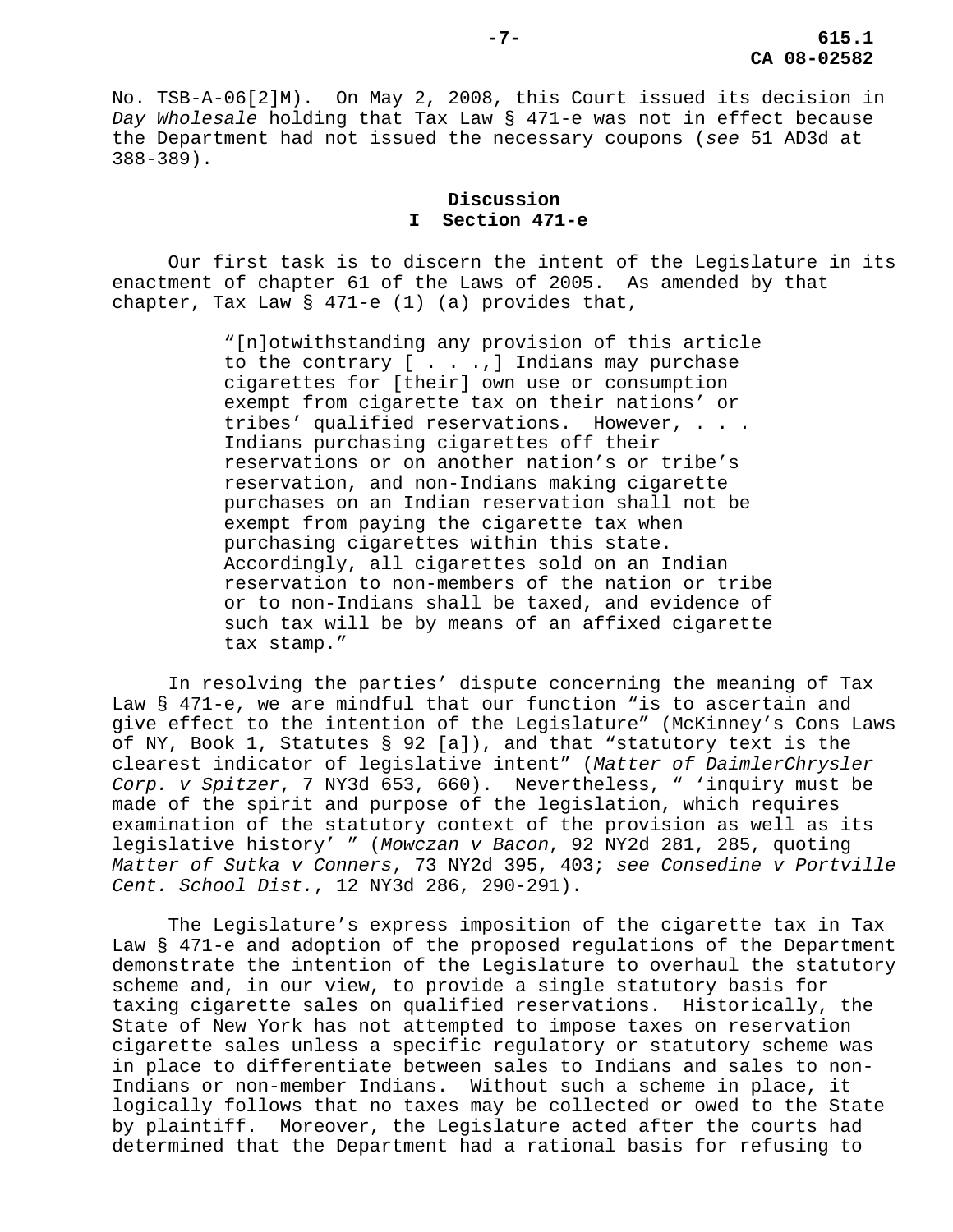enforce the regulations (*see New York Assn. of Convenience Stores*, 275 AD2d at 522-523), and thus in 2005 the Legislature was aware that, although the Department was directed to promulgate regulations by former section 471-e, the Department was not required to enforce those regulations. The Legislature therefore recognized the need to have a separate statutory scheme in place, aside from the general taxing provision of Tax Law § 471, in order to impose a cigarette tax on reservation sales to non-Indians and non-member Indians, while at the same time acknowledging that it was "without power" to tax reservation sales to qualified Indians (§ 471 [1]).

As this Court noted in *Day Wholesale*,

"there is no question that the Legislature intended to create a procedure that would permit the State to collect cigarette taxes on reservation sales to non-Indians and non-members of the nation or tribe while simultaneously exempting from such tax reservation sales to qualified Indian purchasers. Because both aspects of the procedure *must function simultaneously*, the Legislature provided for a system utilizing Indian tax exemption coupons to distinguish taxable sales from tax-exempt sales. Without the coupon system in place, cigarette wholesale dealers and reservation cigarette sellers have no means by which to verify sales to tax-exempt purchasers"

(51 AD3d at 387 [emphasis added]). Given the recognition of the Legislature that the sovereignty considerations attendant upon imposing and collecting a state cigarette tax on reservation sales renders Tax Law § 471 alone insufficient to impose the tax and its express imposition of the tax in section 471-e, as well as our decision in *Day Wholesale* that section 471-e is not in effect, we are compelled to conclude that there is no statutory basis for the imposition of a cigarette tax on a qualified reservation as that term is defined in section 470 (16) (a). Thus, possession or sales of untaxed cigarettes on qualified reservations cannot subject the seller or possessor to criminal prosecution.

### **II Qualified Reservation**

Of course, if the convenience stores in question were not situated on a qualified reservation, as defendants contend, then Tax Law § 471-e would be inapplicable, and the stores would be fully subject to taxation under section 471 and, more to the point, to criminal prosecution under former section 1814. We conclude, however, that the Legislature intended to include the subject properties within the definition of a qualified reservation. Tax Law § 470 (16) provides a four-part definition of the term qualified reservation. We note that of relevance in this case is the fact that subdivision (a) defines a qualified reservation as "[l]ands held by an Indian nation or tribe that is located within the reservation of that nation or tribe in the state . . . ." In 2003, when the Department drafted the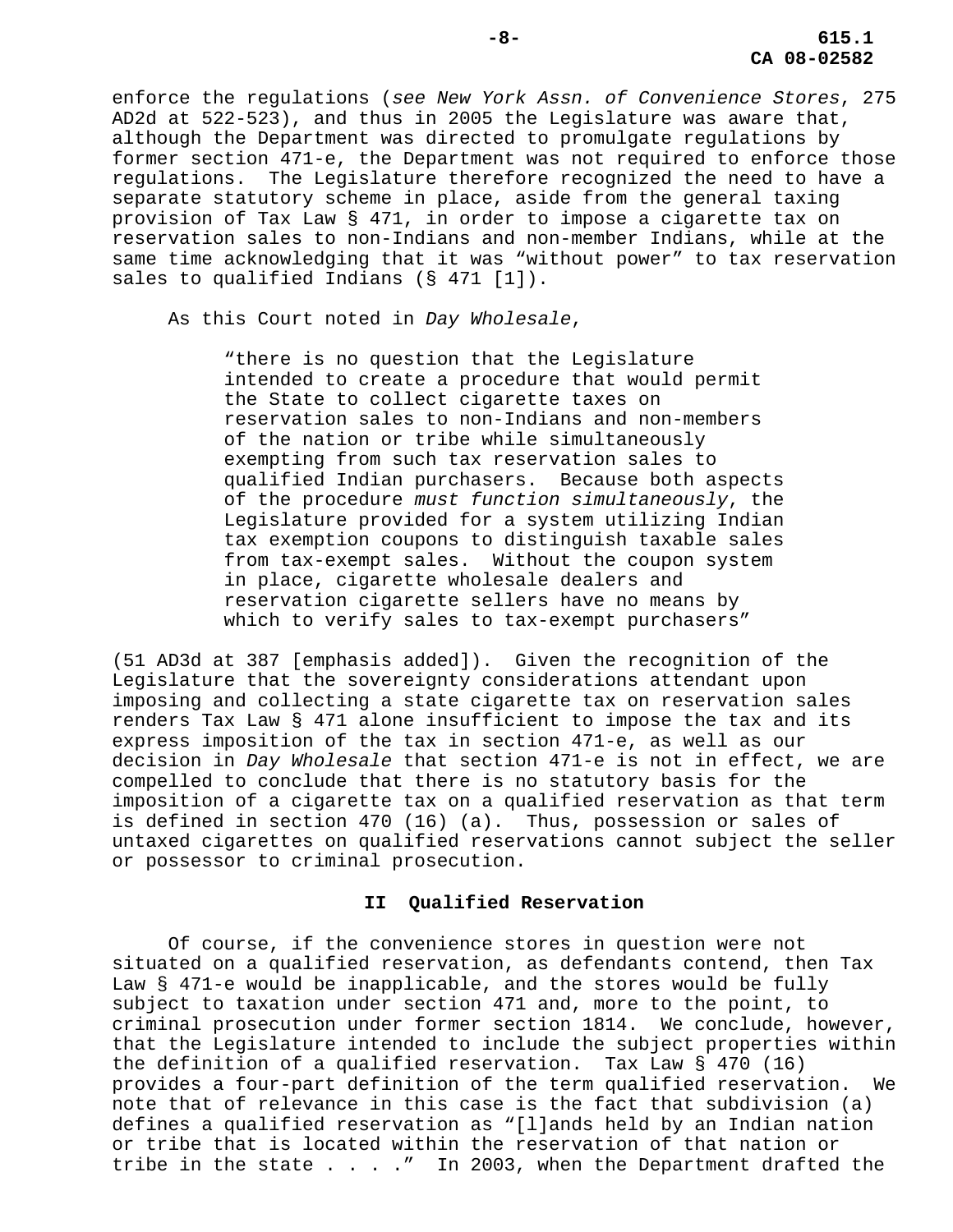proposed regulations that were then adopted by the Legislature, federal common law provided that Indian nations or tribes could purchase land on the open market and regain sovereignty over that land provided that the land was within that nation's or tribe's original reservation (*see generally Oneida Indian Nation of N.Y.*, 337 F3d at 155-157). It is in this context that the definition of qualified reservation was proposed by the Department and subsequently adopted by the Legislature. We conclude that the Legislature intended that the definition of qualified reservation reflect the existing federal common law at the time that the legislation was passed. Thus, under the plain language of the statute and consistent with legislative intent, the two properties in question in this case qualify as "[l]ands held by an Indian nation or tribe" as contemplated by the statute (§ 470 [16] [a]).

We acknowledge that the language of Tax Law  $\S$  470 (16) (a) does not take into consideration the Supreme Court's determination in *Oneida Indian Nation of N.Y.* that Indian nations cannot regain sovereignty over such lands (*see* 544 US at 202-203). Nevertheless, that case was decided well after the definition of qualified reservation was crafted by the Department, and only two days prior to the enactment of section 470 (16) adopting that definition. Moreover, it is apparent that the Legislature intended to include within the definition of qualified reservation properties such as those in question in this case. Subdivision (b) of section 470 (16) expressly includes a concept of sovereignty in the definition of qualified reservation as "[l]ands . . . over which an Indian nation or tribe exercises governmental power  $\ldots$  . . . " In contrast, subdivision (a) contains no mention of sovereignty. We thus agree with plaintiff that the clear legislative intent was to omit any consideration of sovereignty under subdivision (a).

As the legislative and executive history preceding the enactment of chapter 61 of the Laws of 2005 noted above makes clear, the Legislature intended the definition of qualified reservation to comport with the holdings of the District Court and Second Circuit Court of Appeals in *Oneida Indian Nation of N.Y.* that there has been no disestablishment of the reservation lands ceded to the OIN (and to plaintiff) by the Treaty of Canandaigua (*see* 337 F3d at 161-165; 145 F Supp 2d at 254). The Supreme Court found it unnecessary to address that issue when it reversed the Second Circuit in *Oneida Indian Nation of N.Y.* (*see* 544 US at 215 n 9). We are thus persuaded that, based on the current state of the federal common law, plaintiff's reservation has not been disestablished and thus constitutes a qualified reservation pursuant to the plain language of Tax Law  $\S$  470 (16) (a). We therefore conclude that the two stores at issue in this case, which are located on plaintiff's original reservation, are located on a qualified reservation.

#### **Conclusion**

In sum, the legislative purpose, context, and history of Tax Law § 471-e lead to the conclusion that it exclusively governs the imposition of sales and excise taxes on cigarettes sold on a qualified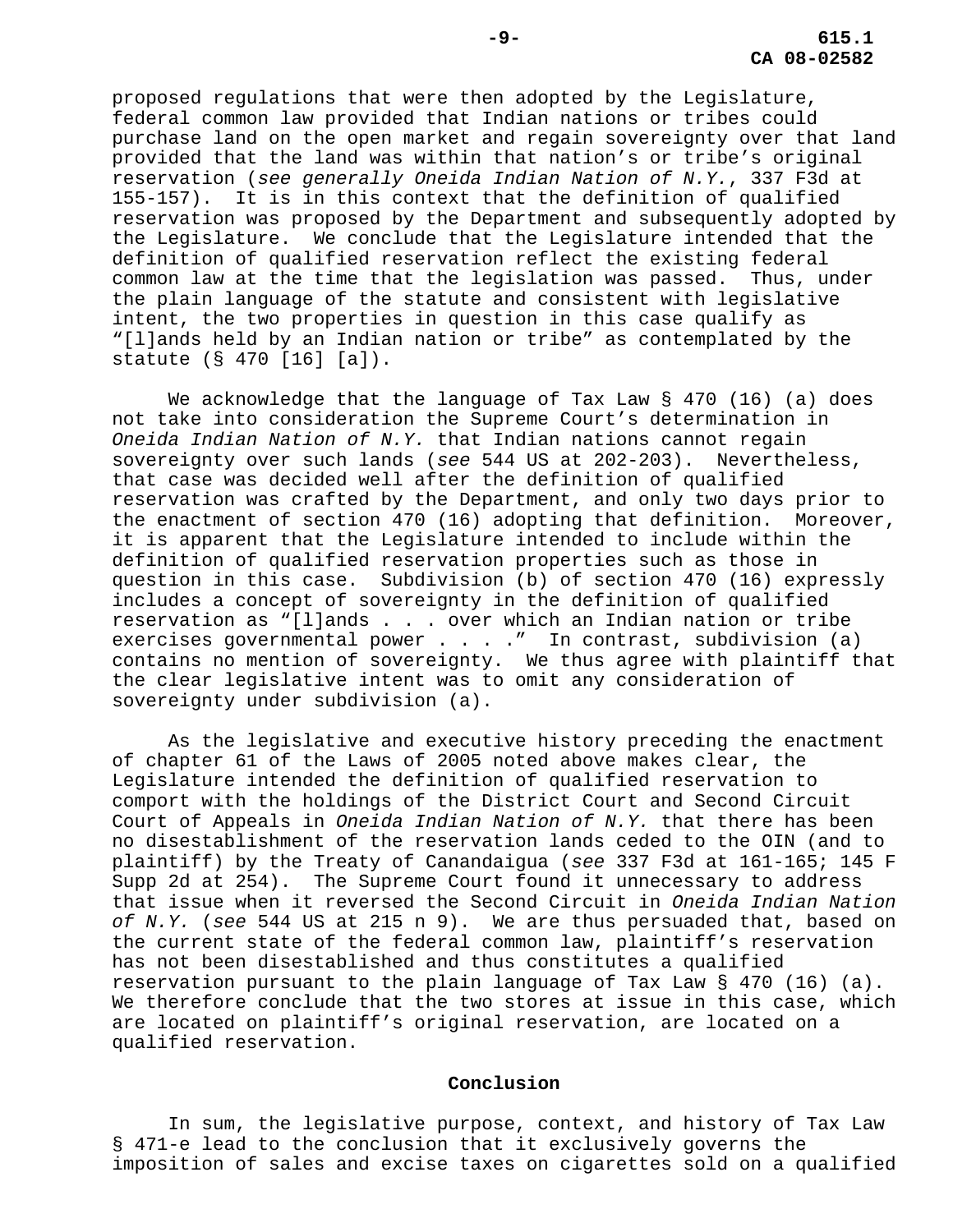reservation as that term is defined in section 470 (16) (a). Further, both of plaintiff's stores are located within a qualified reservation as that term is defined in section 470 (16) (a).

Accordingly, we conclude that the judgment should be reversed, plaintiff's motion granted in part, judgment granted in favor of plaintiff declaring that section 471-e exclusively governs the imposition of sales and excise taxes on cigarettes sold on a qualified reservation as that term is defined in section 470 (16) (a) and that plaintiff's two stores in question are located within a qualified reservation as that term is defined in section 470 (16) (a), defendants' cross motion denied and the declarations vacated.

CENTRA, GREEN, and GORSKI, JJ., concur with HURLBUTT, J.P.; PERADOTTO, J., dissents and votes to affirm in the following Opinion: I respectfully dissent, and would affirm. I agree with the majority that plaintiff's two convenience stores are located on a "[q]ualified reservation" as that term is defined in Tax Law § 470 (16) (a) and that declaratory relief is available to plaintiff on the facts of this case. I cannot agree with the majority's conclusion, however, that Tax Law § 471-e is the exclusive statute governing the imposition of sales and excise taxes on cigarettes sold on Indian reservations. In my view, the majority's conclusion is belied by the plain language of the statute and its legislative history. The statutory tax obligation on all cigarettes possessed for sale in New York State—including cigarettes sold by reservation retailers to non-Indians and Indians who are not members of that nation or tribe where the reservation is located (non-member Indians)—is imposed by Tax Law § 471. In my view, section 471-e does not circumscribe the long-standing tax obligation imposed by section 471. To the contrary, section 471-e establishes a statutory mechanism for the *collection* of that tax from reservation sales to non-Indians and non-member Indians which have historically evaded the cigarette tax.

#### **Statutory Text**

"It is fundamental that a court, in interpreting a statute, should attempt to effectuate the intent of the Legislature" (*Patrolmen's Benevolent Assn. of City of N.Y. v City of New York*, 41 NY2d 205, 208), and that "the most direct way to effectuate the will of the Legislature is to give meaning and force to the words of its statutes" (*Desiderio v Ochs*, 100 NY2d 159, 169). To that end, "[w]here the language of a statute is clear and unambiguous, courts must give effect to its plain meaning" (*Matter of Tall Trees Constr. Corp. v Zoning Bd. of Appeals of Town of Huntington*, 97 NY2d 86, 91).

Tax Law § 471 (1) clearly and unambiguously provides:

"*There is hereby imposed and shall be paid a tax on all cigarettes possessed in the state by any person for sale*, except that no tax shall be imposed on cigarettes sold under such circumstances that this state is without power to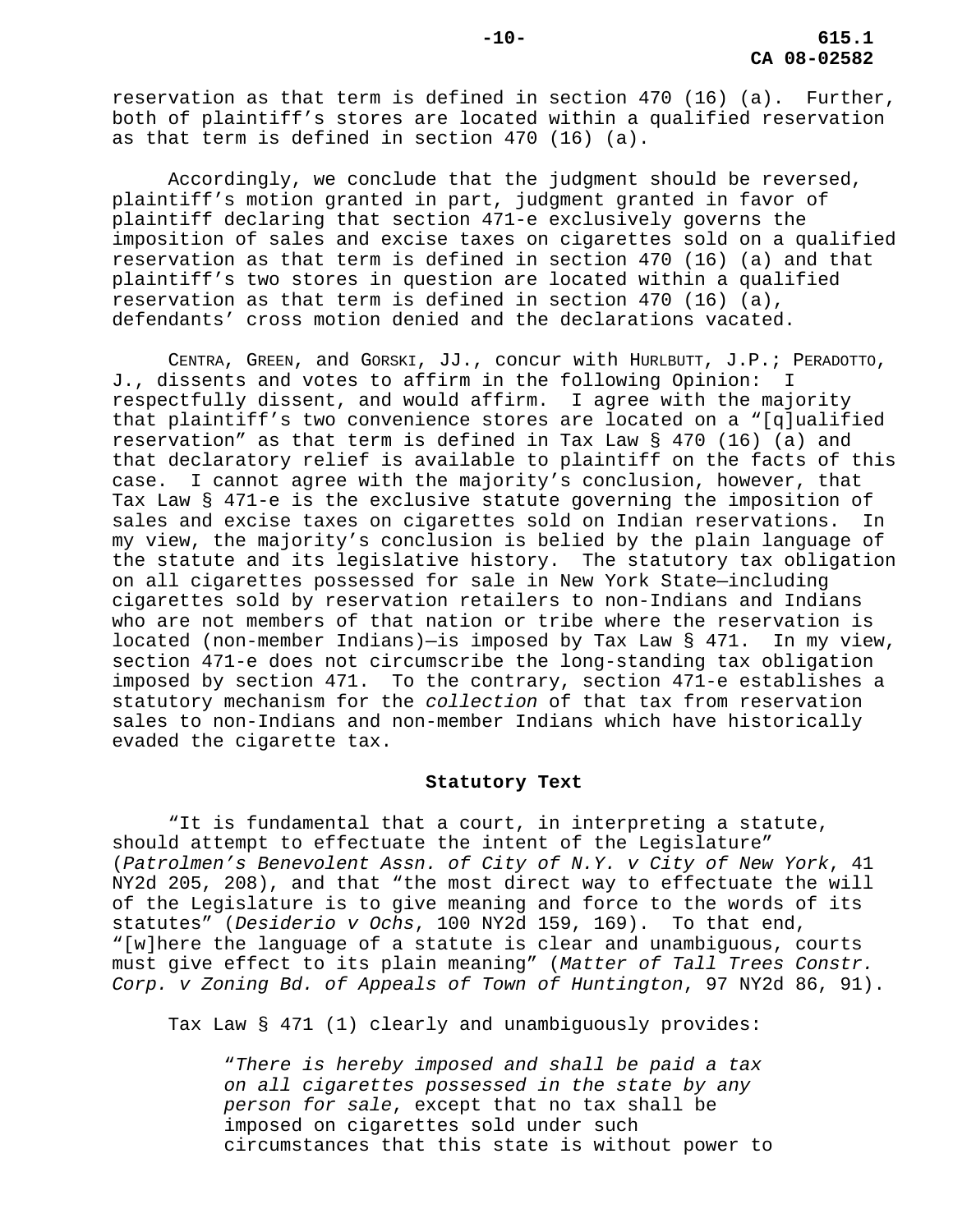impose such tax . . . It shall be presumed that all cigarettes within the state are subject to tax until the contrary is established, and the burden of proof that any cigarettes are not taxable hereunder shall be upon the person in possession thereof" (emphasis added).

Section 471 (2) requires that stamping agents "purchase stamps and affix such stamps in the manner prescribed to packages of cigarettes to be sold within the state  $\ldots$  . . . " There is no language in section 471 exempting reservation sales from the cigarette tax or otherwise limiting the applicability of the tax based upon where in the state such sales take place or to whom such sales are made. Rather, the plain language of section 471 imposes a tax on all cigarettes possessed for sale in the state except where the state lacks the power to impose such a tax (*see* § 471 [1]). It is by now well settled that a state is without power to tax reservation cigarette sales to tribal members for their own consumption (*see Department of Taxation and Fin. of N.Y. v Milhelm Attea & Bros., Inc.*, 512 US 61, 64; *Moe v Confederated Salish & Kootenai Tribes of Flathead Reservation*, 425 US 463, 475-481). It is equally well settled, however, that the tax obligation imposed by section 471 validly applies to reservation sales to non-Indians and non-member Indians (*see Milhelm Attea & Bros.*, 512 US at 64; *Snyder v Wetzler*, 84 NY2d 941, 942). As the United States Supreme Court recognized in *Milhelm Attea & Bros.*, Tax Law § 471 (1)

> "imposes a tax on all cigarettes possessed in the State except those that New York is 'without power' to tax . . . Because New York lacks authority to tax cigarettes sold to tribal members for their own consumption . . ., cigarettes to be consumed on the reservation by enrolled tribal members are tax exempt and need not be stamped. *On-reservation cigarette sales to persons other than reservation Indians, however, are legitimately subject to state taxation*" (512 US at 64 [emphasis added]).

Thus, the clear, mandatory language of section 471 requires that stamping agents affix tax stamps to all cigarettes that the state has the power to tax, including cigarettes sold by reservation retailers to non-Indians and non-member Indians (*see City of New York v Milhelm Attea & Bros., Inc.*, 550 F Supp 2d 332, 346, *reconsideration denied* 591 F Supp 2d 234).

The enactment of the current version of Tax Law § 471-e in 2005 did not, as the majority concludes, alter the tax obligation imposed by section 471. Rather, section 471-e sets forth a comprehensive procedure to collect cigarette taxes in connection with reservation sales to the general public while permitting tribal members to purchase tax-free cigarettes for their own consumption (*see Day Wholesale, Inc. v State of New York*, 51 AD3d 383, 387). Also, contrary to the conclusion of the majority, section 471-e does not "impose" a tax on reservation sales to non-Indian consumers. The tax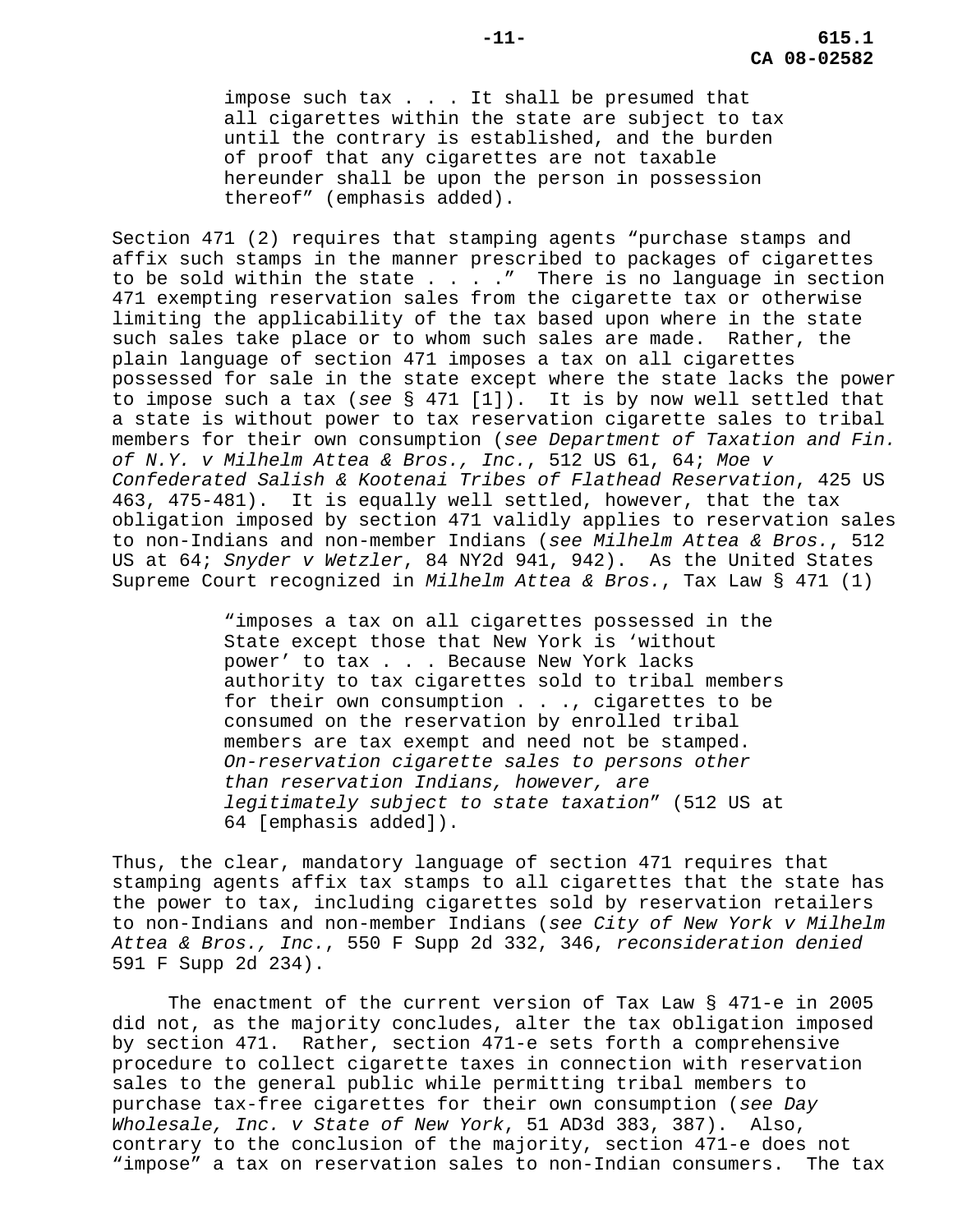obligation enforced by section 471-e predated the enactment of that statute (*see* § 471 [1]; *see also Milhelm Attea & Bros.*, 512 US at 64). In concluding that section 471-e creates a tax obligation independent of section 471, the majority relies on subdivision (1) (a) of section 471-e, which provides:

> "Notwithstanding any provision of this article to the contrary qualified Indians may purchase cigarettes for such qualified Indians' own use or consumption exempt from cigarette tax on their nations' or tribes' qualified reservations. However, such qualified Indians purchasing cigarettes off their reservations or on another nation's or tribe's reservation, and non-Indians making cigarette purchases on an Indian reservation shall not be exempt from paying the cigarette tax when purchasing cigarettes within this state. Accordingly, all cigarettes sold on an Indian reservation to non-members of the nation or tribe or to non-Indians shall be taxed, and evidence of such tax will be by means of an affixed cigarette tax stamp."

Subdivision (1) (a), the introduction to section 471-e, merely recites the undisputed proposition that cigarettes purchased by enrolled tribal members on tribal lands are tax exempt, while cigarette sales to all other persons are subject to the cigarette tax. The remainder of the statute establishes a system for the collection of the cigarette tax as applied to reservation sales to non-Indians and nonmember Indians. Reading section 471 together with section 471-e thus compels the conclusion that the former section imposes the tax on cigarettes, which includes cigarettes sold on reservations to non-Indians and non-member Indians, while the latter section establishes a mechanism for enforcing and collecting the tax on qualified reservations and preserves the tax exemption enjoyed by qualified Indians (*see Day Wholesale*, 51 AD3d at 384-385). As Supreme Court explained in this case, "[s]ection 471-e was merely designed to facilitate the state's collection of cigarette taxes arising from Indian sales to non-Indian consumers" (*Cayuga Indian Nation of N.Y. v Gould*, 21 Misc 3d 1142[A], 2008 NY Slip Op 52478[U], \*5).

The statutory text therefore does not support the majority's conclusion that Tax Law § 471-e limits the scope of section 471. In my view, if the Legislature intended to supersede or restrict the longstanding tax obligation imposed by section 471 with respect to reservation cigarette sales to non-Indians and non-member Indians, it would have so stated. Under the plain language of section 471, cigarettes sold by Indian retailers to the public are subject to the state's cigarette tax. In the absence of limiting language in section 471 or an explicit legislative directive in section 471-e, the enactment of the latter statute does not extinguish the tax liability imposed by the former statute.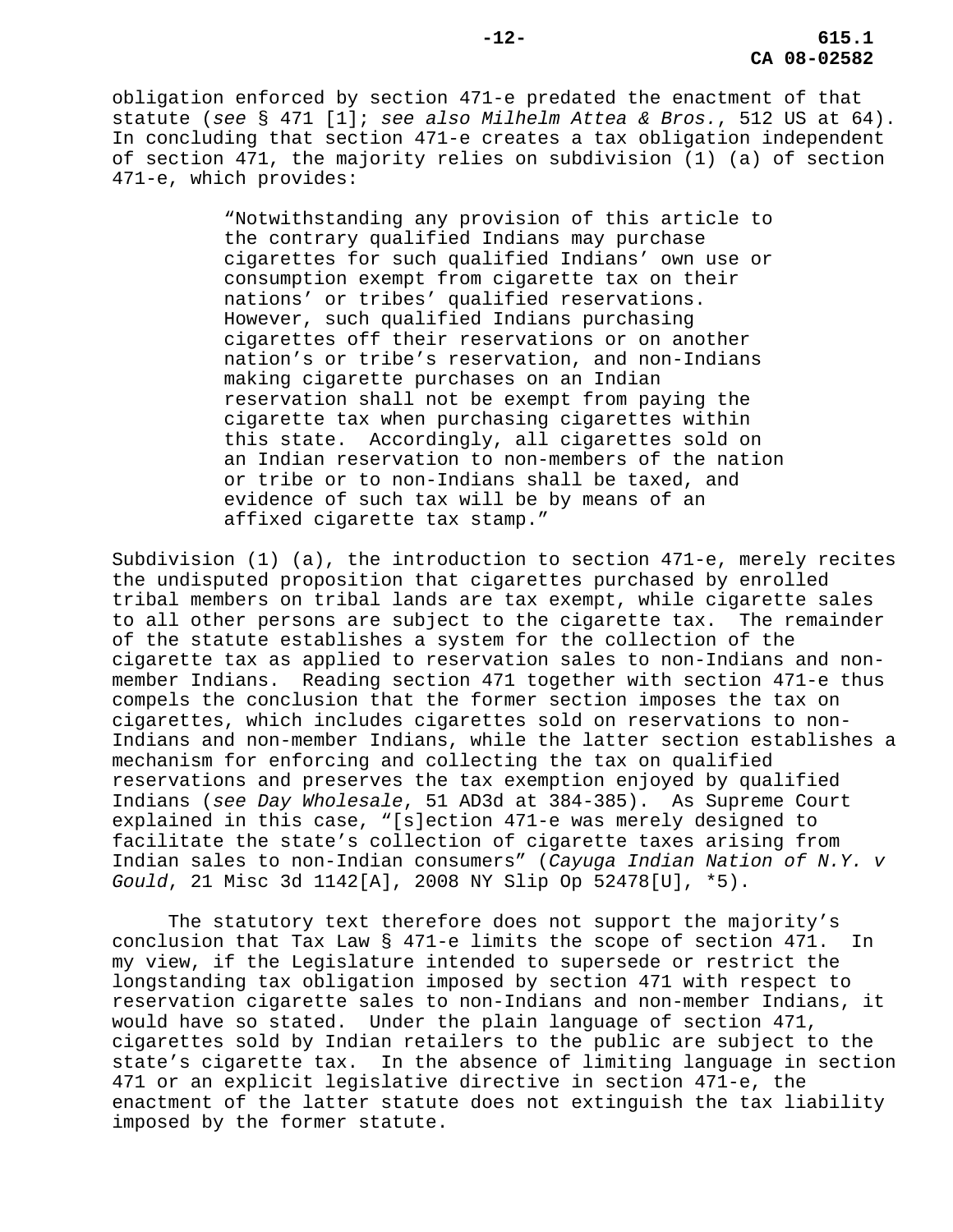## **Legislative History**

The legislative history of Tax Law § 471-e also supports my view that the Legislature's intent in enacting that provision was to provide a statutory collection mechanism for the tax imposed by section 471. For more than two decades, the State has attempted—without success—to devise an effective means of enforcing and collecting the cigarette tax established by section 471 from reservation sales to non-Indians and non-member Indians. As this Court explained in *Day Wholesale*, section 471-e simply "embodies the Legislature's most recent effort to collect taxes on cigarettes sold on Indian reservations" (51 AD3d at 384).

In 1988, the Department of Taxation and Finance (Department) promulgated a series of regulations to facilitate the collection of sales and excise taxes on reservation sales, including cigarette sales, to non-Indians (*see* 20 NYCRR former 335.4, 335.5; *Matter of New York Assn. of Convenience Stores v Urbach*, 92 NY2d 204, 209). The regulations, which were based on a system of "probable demand," provided that stamping agents would supply registered dealers with unstamped or specially stamped cigarettes for tax-exempt sales and with stamped cigarettes for taxable sales to non-Indians (NY Reg, Sept. 14, 1988, at 45). As the majority points out, the regulations were repealed 10 years later, based in part on enforcement difficulties faced by the Department (*see* NY Reg, Apr. 29, 1998, at 22-24). Nonetheless, the Department specifically recognized that "[t]he repeal of the regulations does not eliminate the *statutory liability* for the taxes as they relate to sales on Indian reservations to non-exempt individuals" (*id.* at 23 [emphasis added]).

After the repeal of the regulations, the Department publicly articulated a "forbearance" policy, pursuant to which it suspended its enforcement efforts to collect the tax imposed by Tax Law § 471 on reservation sales of cigarettes (*see Milhelm Attea & Bros.*, 550 F Supp 2d at 346; *see also New York Assn. of Convenience Stores*, 92 NY2d at 213-215). As a result of the forbearance or, in the words of Supreme Court in this case, the "paralysis" of the Department in enforcing the cigarette tax as applied to reservation sales to non-Indians (*Cayuga Indian Nation of N.Y.*, 2008 NY Slip Op 52478[U], at \*7), the Legislature interceded and, in 2003, enacted the first version of section 471-e (*see* L 2003, ch 64, part T3, § 4, as amended by L 2003, ch 63, part  $Z$ ,  $\S$  4). The statute provided that,

> "[w]here a non-native American person purchases, for such person's own consumption, any cigarettes . . . on or originating from native American nation or tribe land . . ., the commissioner shall promulgate rules and regulations necessary to implement the collection of sales, excise and use taxes on such cigarettes or other tobacco products."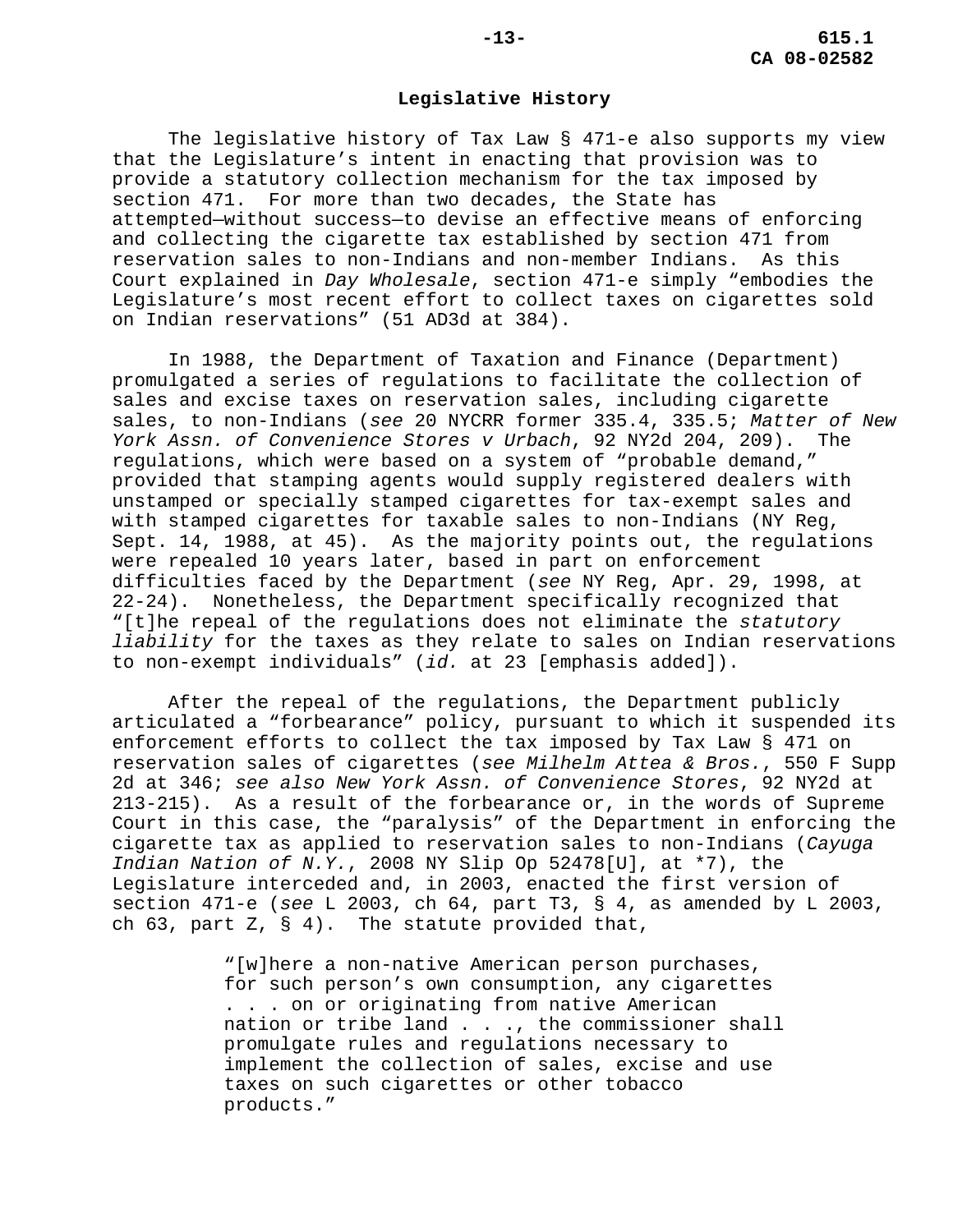It is clear from the face of the statute that the purpose of section 471-e was not to *impose* a tax on cigarettes sold to non-Indians and non-member Indians on reservations, but to require the Department to establish the rules and regulations required to *collect* the tax imposed by section 471. The Governor's veto message explained that the statute "would mandate that the Department . . . begin *collecting taxes* on retail purchases by non-Native Americans on Native American reservation land" (Governor's Veto No. 2, Veto Jacket, 2003 Assembly Bill 2106-B [emphasis added]). The Commissioner of the Department criticized the bill, noting that "the Tribes are not inclined to assist the State in the *collection* of state taxes," and he stated that the bill "proposes no new approach or solutions to this tax *collection* dilemma" (Commissioner's Letter, Veto Jacket, 2003 Assembly Bill 2106- B [emphasis added]).

Pursuant to Tax Law former § 471-e, the Department developed regulations to collect taxes on reservation cigarette sales to non-Indians (*see* NY Reg, Sept. 24, 2003, at 18-21). The stated purpose of the regulations was "[t]o implement the collection of excise taxes and sales and compensating use taxes on retail sales made to non-Indians on New York State Indian reservations (*id.* at 18; *see also id.* at 20 [Chapters 62 (Part T3) and 63 (Part Z) of the Laws of 2003 mandate that the Commissioner adopt rules and regulations to effectuate the collection of taxes on retail sales made to non-Indians on Indian reservations in this State."]). Significantly, the Department noted that "[t]his tax liability of non-Indian consumers is a feature of current law and has been for some time" (*id.* at 20). Thus, the Department recognized that section 471-e did not impose a new tax. Instead, the statute directed the Department to establish a "mechanism[]" for the collection of taxes long imposed by New York law (*id.*).

The proposed regulations, however, were never adopted. Thus, in June 2004, the Legislature passed a bill mirroring the language of the proposed regulations and including the current language of Tax Law § 471-e (*see* 2004 NY Senate Bill S6822-B). As the Senate sponsor stated, "[t]his bill codifies existing Department . . . regulations to implement its provisions to collect taxes from non-Native Americans who purchase cigarettes . . . on Native American reservations. The bill allows New York State to collect [those] taxes at the distributor level before they are transported onto the reservation" (Sponsor's Letter, Veto Jacket, 2004 NY Senate Bill S6822-B). Although that bill was vetoed by the Governor, it was reintroduced with minor amendments the following year, and it was signed into law on April 12, 2005 (*see* L 2005, ch 61, part K, § 2).

As the legislative history of the statute makes plain, Tax Law § 471-e did not create a new tax or limit the scope of the tax liability imposed by section 471. Rather, when the Department refused to implement a regulatory framework for the collection of the tax imposed by section 471, the Legislature enacted a comprehensive statutory collection scheme by means of the amended section 471-e. Far from impairing the tax obligation established in section 471, the clear intent of section 471-e was to collect the taxes lawfully imposed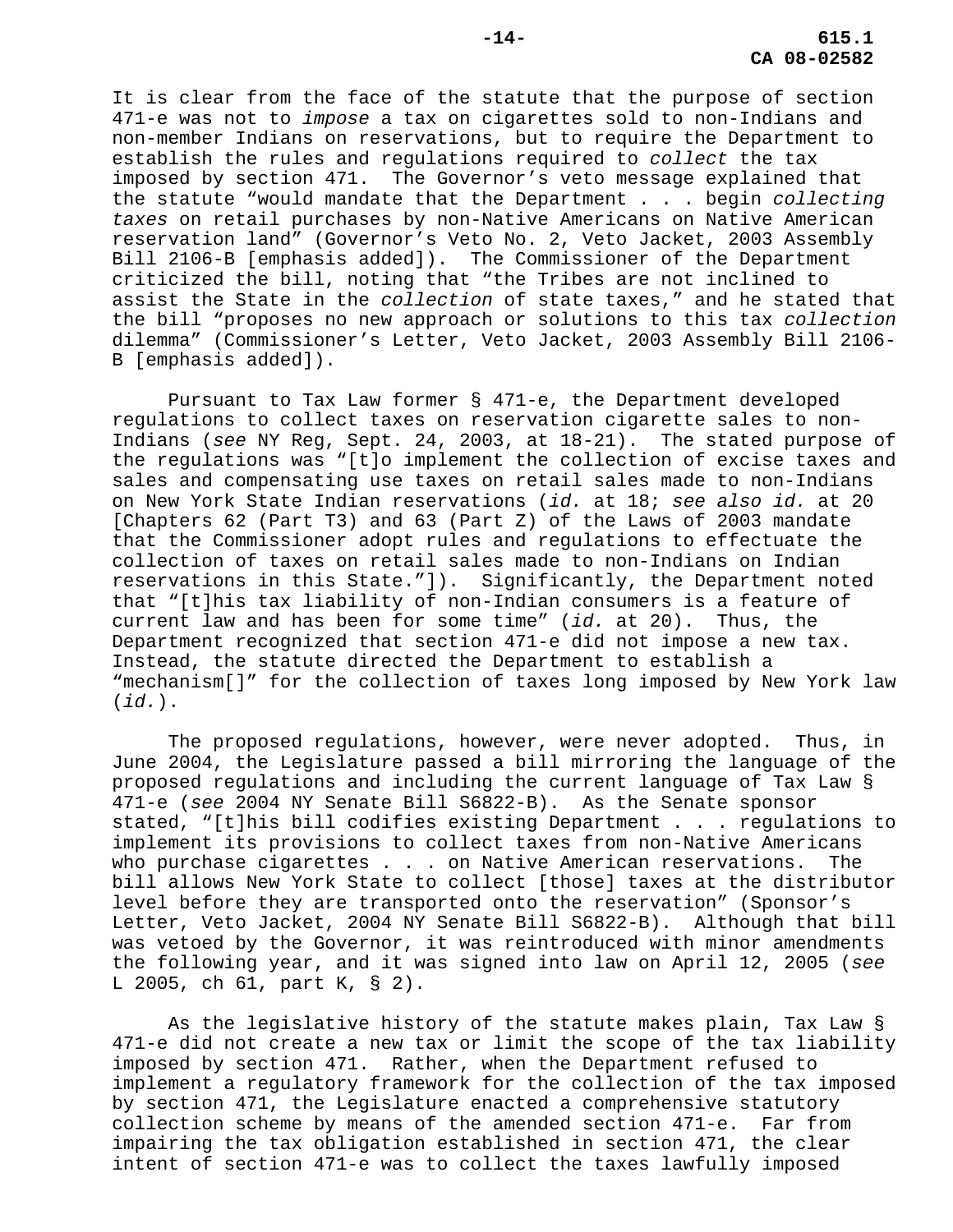pursuant to section 471 by requiring all cigarettes intended for sale—whether on or off a reservation and whether to Indians or non-Indians—to be tax stamped. Thus, the legislative history does not support the majority's conclusion that "[t]he Legislature . . . recognized the need to have a separate statutory scheme in place, aside from the general taxing provision of Tax Law § 471, in order to impose a cigarette tax on reservation sales . . . ." Rather, in enacting section 471-e, the Legislature recognized that the executive branch was not going to enforce the cigarette tax imposed by section 471 in the absence of explicit legislative directives. As a result, the Legislature crafted a statutory collection scheme to address the particular obstacles posed by reservation cigarette sales. The tax liability established by section 471 was unaffected.

## **The Impact of** *Day Wholesale*

In my view, this Court's decision in *Day Wholesale* does not compel a different result. In that case, we merely determined that the specific collection method outlined in Tax Law § 471-e is not in effect because the State failed to implement the tax exemption coupon system, which we determined was necessary "to the functioning of the procedure set forth in the amended version of Tax Law § 471-e" (51 AD3d at 387). Our decision in that case did not disturb the underlying obligation to pay the taxes imposed by section 471. To the contrary, we recognized that the tax obligation on cigarettes stems from section 471, not section 471-e, and stated:

> "Pursuant to Tax Law § 471 (2), the ultimate liability for the cigarette tax falls on the consumer, but the cigarette tax is advanced and paid by agents . . . through the use of tax stamps . . . The tax applies to 'all cigarettes possessed in the state by any person for sale, except that no tax shall be imposed on cigarettes sold under such circumstances that this state is without power to impose such tax' . . . Those circumstances pertain only to some of the cigarettes sold on Indian reservations" (*id.* at 384).

The fact that, as a result of *Day Wholesale,* the particular collection scheme established in section 471-e is no longer "in effect" (*id.*) does not relieve reservation retailers of their legal obligation to sell only tax-stamped cigarettes to non-Indian and non-member Indian purchasers. The tax liability imposed by section 471 remains regardless of whether the State has a statutory mechanism in place for the effective collection of the required taxes from Native American retailers.

In a recent federal case, the District Court of the Eastern District of New York rejected the defendants' claims that our decision in *Day Wholesale* altered the scope of Tax Law § 471 (*see Milhelm Attea & Bros.*, 591 F Supp 2d at 237). In that case, the City of New York commenced an action against cigarette wholesalers for violation of the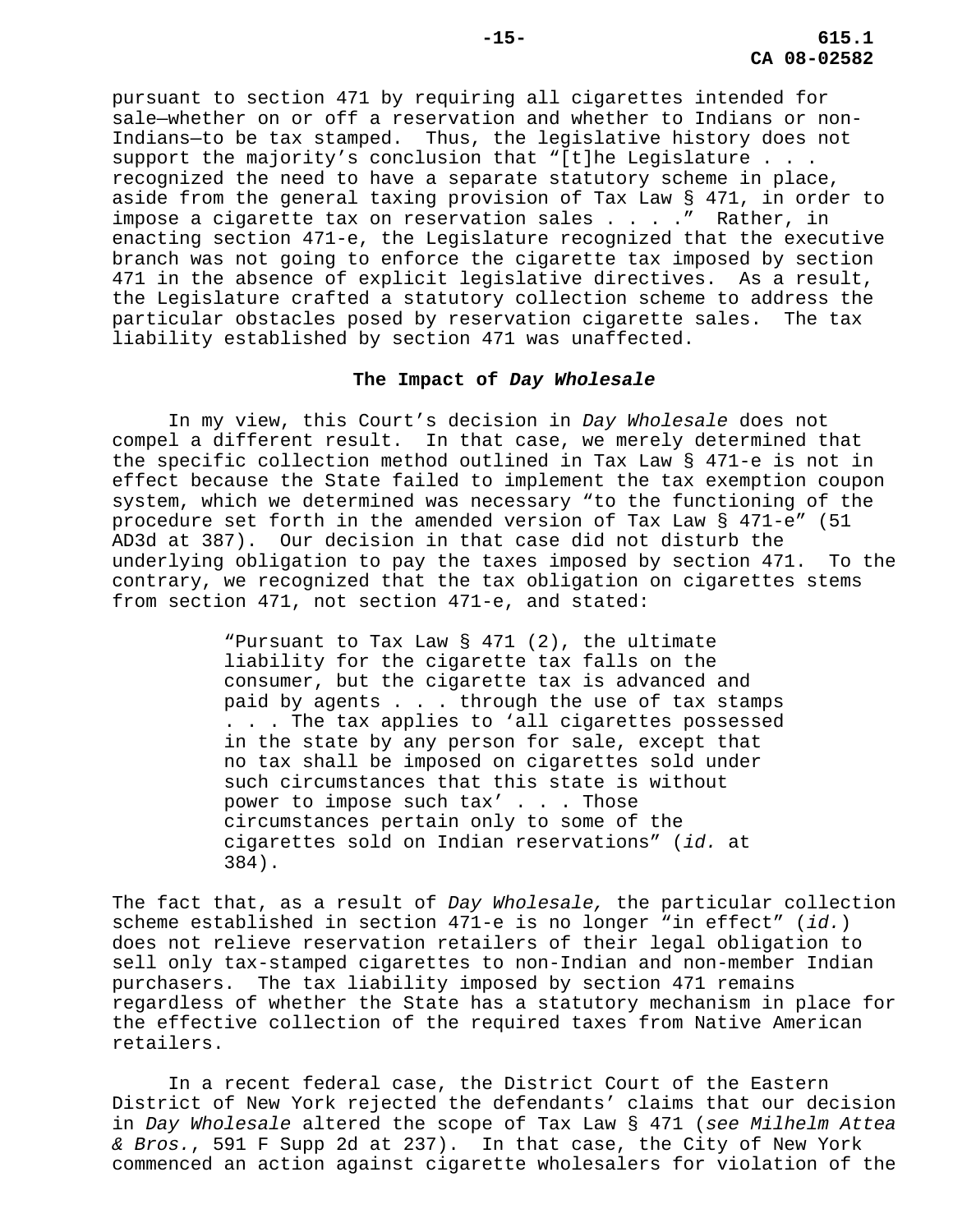federal Contraband Cigarette Trafficking Act (18 USC § 2341 *et seq.*), alleging that the defendants shipped unstamped cigarettes to Indian retailers who re-sold the cigarettes to the general public in violation of section 471 (*see Milhelm Attea & Bros.*, 591 F Supp 2d at 235). After this Court's decision in *Day Wholesale*, the defendants moved for reconsideration of the District Court's order denying their motions to dismiss, arguing "that stamping agents are not required to affix tax stamps on cigarettes sold to reservation retailers until the Department issues and distributes tax exemption coupons pursuant to [section] 471-e" and that, therefore, the defendants' sale of unstamped cigarettes did not violate New York law (*id.* at 236). In denying defendants' motion for reconsideration, the District Court stated:

> "This Court does not disagree with the contention that [section] 471-e was intended by the New York legislature to provide a mechanism to collect taxes on re-sales of cigarettes by Native American retailers to non-tribe members. The current enforceability of that statute, however, does not alter the scope of [section] 471 or its legal force. Those sales do not become non-taxable events with the Appellate Division's decision in *Day Wholesale*; rather, the court in that case found that statutorily prescribed pre-conditions for one proposed mechanism of collection have not been met" (*id.* at 237-238).

#### **The Department's Forbearance Policy**

The majority states that, "[h]istorically, the State of New York has not attempted to impose taxes on reservation cigarette sales unless a specific regulatory or statutory scheme was in place to differentiate between sales to Indians and sales to non-Indians or non-member Indians. Without such a scheme in place, it logically follows that no taxes may be collected or owed to the State by plaintiff." I cannot agree with the majority's reasoning. As discussed above, the State has imposed taxes on cigarette sales to non-Indians—whether on or off a qualified reservation—for decades. While it is true that the Department has adopted a longstanding policy of "forbearance"<sup>1</sup> pursuant to which it has not sought to collect those taxes on reservation sales, an administrative agency's non-enforcement policy does not and cannot nullify a tax obligation created by statute (*see Milhelm Attea & Bros.*, 550 F Supp 2d at 347 ["The (District) Court recognizes that the Department has publicly articulated a forbearance policy on the collection of taxes from the sale of cigarettes by stamping agents to reservation retailers . . . However,

 $1$  In my view, the fact that the Department has a "forbearance policy" with respect to the collection of cigarette taxes from Indian sellers suggests that the tax obligation is independent of any regulatory or statutory framework for the collection of such taxes.